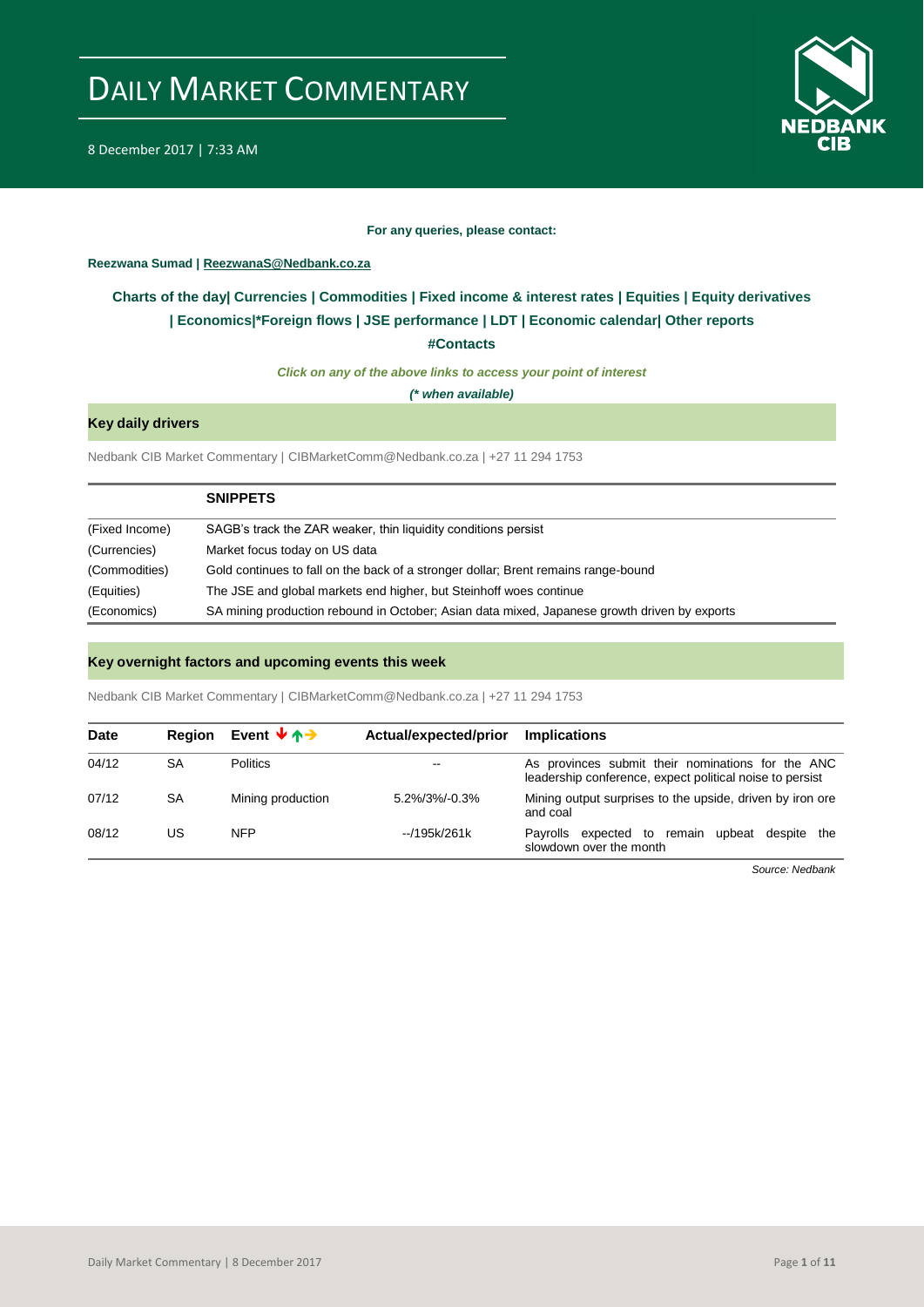

# <span id="page-1-0"></span>**Fixed income and interest rates [back to top](#page-0-0) back to top**

Bond flow sales |+2711 535 4021 | Corporate Money Markets | +2711 535 4007 | Business Bank Money Markets | +2711 535 4006

|                                 |            | $\overline{\mathbf{A}}$ | ۸                | $\mathbf{v}$ | <b>Month</b> |
|---------------------------------|------------|-------------------------|------------------|--------------|--------------|
| <b>Bonds</b>                    | Last price | 1 <sub>d</sub>          | <b>MTD</b>       | <b>YTD</b>   | trend        |
|                                 | %          | bps                     | bps              | bps          |              |
| R204-1 yrs                      | 7.59       | $-0.15$                 | 3.15             | $-33.75$     | ⇑            |
| R208-3.3 yrs                    | 8.34       | 0.35                    | 1.85             | 6.05         | ⇑            |
| R186-9 yrs                      | 9.23       | 0.30                    | $-8.90$          | 32.20        | ⊕            |
| R2048-30.2 yrs                  | 10.17      | $-0.00$                 | $-14.20$         | 55.40        | ⊕            |
| <b>US 10 yr</b>                 | 2.37       | 0.72                    | $-3.90$          | $-7.37$      | ⊕            |
| <b>UK 10 yr</b>                 | 1.25       | 2.50                    | $-7.70$          | 1.40         | ⊕            |
| German 10 yr                    | 0.29       | $-0.20$                 | $-7.40$          | 8.50         | ⊕            |
| Japan 10 yr                     | 0.05       | $-0.90$                 | 0.90             | 0.20         | ⇑            |
|                                 |            | Δ                       | Δ                | Δ            | <b>Month</b> |
| <b>Money Market</b>             | Last price | 1 <sub>d</sub>          | <b>MTD</b>       | <b>YTD</b>   | trend        |
|                                 | %          | bps                     | bps              | bps          |              |
| SA repo rate                    | 6.75       | 0.00                    | 0.00             | $-25.00$     | ⇛            |
| SA prime rate                   | 10.25      | 0.00                    | 0.00             | $-25.00$     | ⇛            |
| SA CPI (MTD = previous month)   | 4.80       |                         | $-30.00$         |              | ⊕            |
| SA 3m JIBAR                     | 7.13       | 0.00                    | 0.00             | $-23.30$     | ⇛            |
| SA 3m NCD                       | 7.10       | $-2.50$                 | 0.00             | $-27.50$     | ⇛            |
| SA 6m NCD                       | 7.75       | 2.50                    | 5.00             | $-22.50$     | ⇑            |
| SA 12m NCD                      | 8.30       | 2.50                    | $-2.50$          | $-15.00$     | ⇩            |
| US 3m LIBOR                     | 1.54       | 1.34                    | 4.87             | 53.82        | ⇑            |
| UK 3m LIBOR                     | 0.52       | 0.21                    | 0.08             | 15.56        | ⇑            |
| Japan 3m LIBOR                  | $-0.02$    | $-0.25$                 | $-0.15$          | 2.91         | ⊕            |
| Source: Bloomberg & Nedbank CIB | Time       |                         | 2017/12/08 07:16 |              |              |

|                                  |            | Δ              | Δ                | Δ          | <b>Month</b> |
|----------------------------------|------------|----------------|------------------|------------|--------------|
| <b>FRAs and Swaps</b>            | Last price | 1 <sub>d</sub> | <b>MTD</b>       | <b>YTD</b> | trend        |
|                                  | %          | bps            | bps              | bps        |              |
| 3X6 FRA                          | 7.26       | 0.00           | 0.00             | $-13.00$   | ⇛            |
| 6X9 FRA                          | 7.51       | 8.00           | 12.00            | 9.00       | ⇑            |
| 9X12 FRA                         | 7.56       | 3.00           | 9.00             | 11.00      | ⇑            |
| <b>18X21 FRA</b>                 | 7.82       | 0.00           | 6.00             | 29.00      | ⇑            |
| SA 2yr Swap                      | 7.56       | 1.19           | 5.80             | 9.43       | ⇑            |
| SA 3yr Swap                      | 7.74       | 1.00           | 3.52             | 17.90      | ⇑            |
| SA 5yr Swap                      | 8.03       | 0.50           | $-1.50$          | 21.40      | ⊕            |
| SA 10yr Swap                     | 8.50       | 0.00           | $-5.50$          | 17.40      | ⊕            |
| SA 15yr Swap                     | 8.73       | $-1.25$        | $-7.00$          | 24.00      | ⊕            |
|                                  |            | Δ              | Δ                | Δ          | <b>Month</b> |
| <b>Spreads</b>                   | Last price | 1 <sub>d</sub> | <b>MTD</b>       | <b>YTD</b> | trend        |
|                                  | $\%$       | bps            | bps              | bps        |              |
| 2v10v                            | $-0.94$    | 1.19           | 11.30            | $-7.97$    | ⇑            |
| 3v10v                            | $-0.77$    | 1.00           | 9.02             | 0.50       | ⇑            |
| R186-R204                        | 1.64       | 0.45           | $-12.05$         | 65.95      | ⊕            |
| R2048-R186                       | 0.94       | $-0.30$        | $-5.30$          | 23.20      | ⊕            |
| 5y-R186                          | $-1.21$    | 0.20           | 7.40             | $-10.80$   | ⇑            |
| 10y-R186                         | $-0.73$    | $-0.30$        | 3.40             | $-14.80$   | ⇑            |
| 15y-R186                         | $-0.51$    | $-1.55$        | 1.90             | $-8.20$    | ⇑            |
| SA 5yr CDS spread - basis points | 179.00     | $-1.50$        | $-1.50$          | $-36.00$   | ⊕            |
| Source: Bloomberg & Nedbank CIB  | Time       |                | 2017/12/08 07:16 |            |              |

### **US 10 year yield**

### **SA 10 year yield**

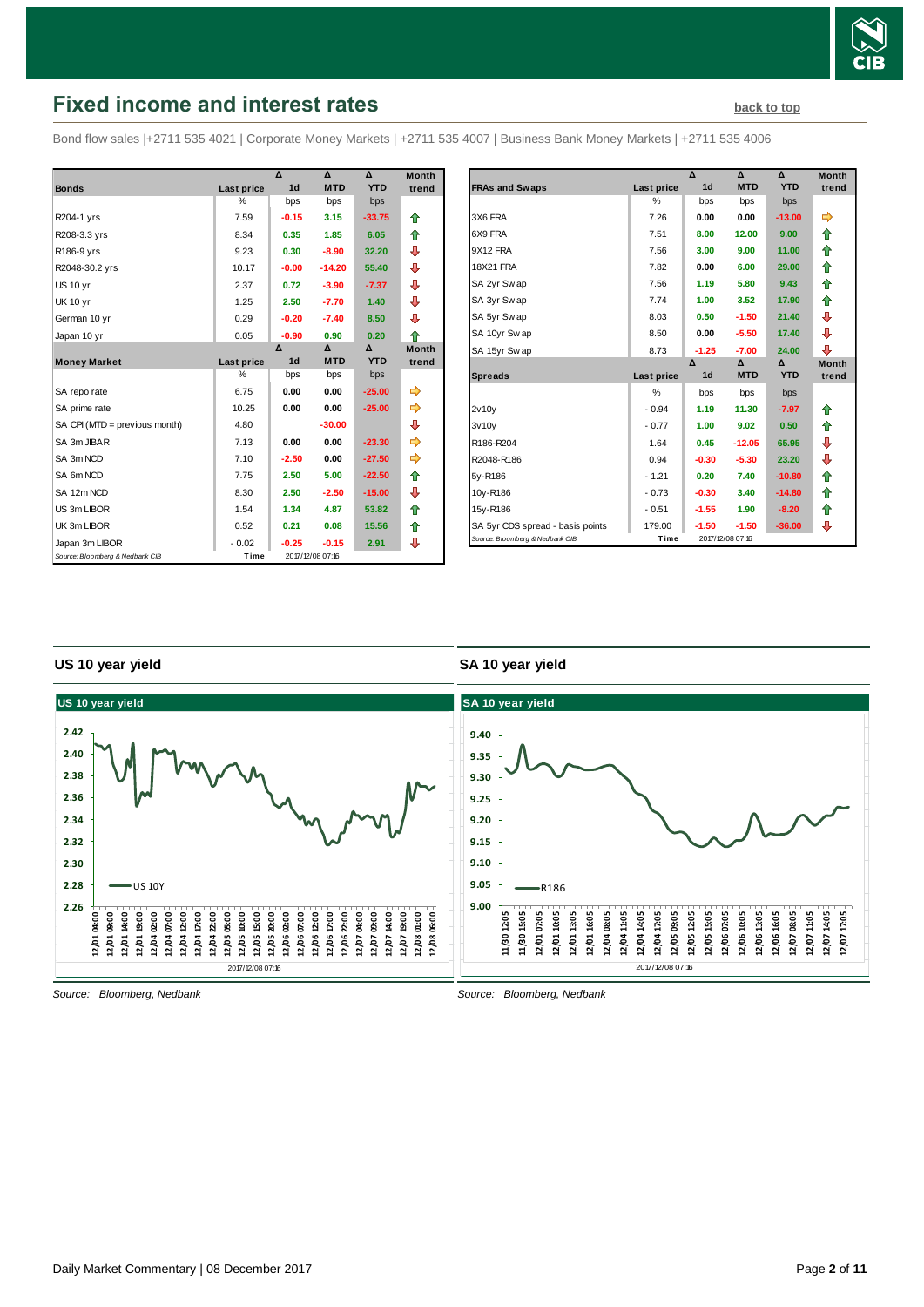

# <span id="page-2-0"></span>**Currencies [back to top](#page-0-0)**

Business Banking FX | +27 11 535 4003 | Corporate FX | +2711 535 4002 | Institutional FX | +2711 535 4005

- The local session opened the day with the rand trading in the low 13.50's, there was demand for dollars throughout the session, although the volumes appeared to be relatively limited , the local unit traded steadily weaker , topping out around 13.6900, before closing the day at 13.6750. Further weakness post the time of the local close saw the rand trade to a high 13.7450, where it currently trades, EURZAR is trading at 16.1575 and GBPZAR is trading at 18.5325.
- On the international front the dollar had another steady day, although the extent of the moves were exceptionally limited, EURUSD confined to a range between 1.1776 and 1.1808, this morning trading at 1.1762.
- After having held steady in the 1260's , gold has seen steady selling emerge and as a result it lost 10 dollars over the session yesterday to close the day trading at 1253.30 , this morning some 5 dollars off those levels at 1248.25.
- Data releases scheduled for today, no local releases, from Europe German trade, current account and labour costs, from France we have budget YTD and industrial production, and from the U.S we have non-farm payrolls, manufacturing payrolls, and unemployment, average hourly earnings, participation rate and Michigan survey.
- The dollar has continued to find support over the most recent sessions and this is likely to continue as we approach the U.S data this afternoon.
- Possible trading range in the rand today 13.6000 to 13.9000

| <b>Majors</b>                   | Last price | $\%$ $\Delta$<br>$-1d$ | $\%$ $\Delta$<br><b>MTD</b> | $\%$ $\Delta$<br><b>YTD</b> | <b>Month</b><br>trend | <b>USD</b> trend    |
|---------------------------------|------------|------------------------|-----------------------------|-----------------------------|-----------------------|---------------------|
|                                 |            |                        |                             |                             |                       |                     |
| <b>GBPUSD</b>                   | 1.35       | 0.51                   | $-0.10$                     | 9.36                        | ⊕                     | USD strength        |
| <b>EURUSD</b>                   | 1.18       | $-0.30$                | $-1.09$                     | 11.84                       | ⊕                     | USD strength        |
| <b>USDJPY</b>                   | 113.34     | 0.50                   | 0.73                        | $-3.19$                     | ⇑                     | USD strength        |
| <b>USDAUD</b>                   | 1.33       | 0.20                   | 0.71                        | $-4.10$                     | ♠                     | USD strength        |
|                                 |            | $\% \Delta$            | %Δ                          | $\%$ $\Delta$               | <b>Month</b>          | <b>ZAR</b> trend    |
| <b>Rand crosses</b>             | Last price | $-1d$                  | <b>MTD</b>                  | <b>YTD</b>                  | trend                 |                     |
| <b>USDZAR</b>                   | 13.74      | 0.61                   | 0.30                        | $-0.01$                     | ♠                     | ZAR weakness        |
| <b>GBPZAR</b>                   | 18.54      | 1.12                   | 0.19                        | 8.60                        | ⇑                     | <b>ZAR</b> weakness |
| <b>EURZAR</b>                   | 16.16      | 0.31                   | $-0.80$                     | 10.57                       | ⊕                     | ZAR strength        |
| <b>AUDZAR</b>                   | 10.32      | 0.40                   | $-0.40$                     | 4.03                        | ⊕                     | ZAR strength        |
| ZARJPY                          | 8.25       | $-0.12$                | 0.43                        | $-3.40$                     | ♠                     | ZAR strength        |
|                                 |            | $\%$ $\Delta$          | $\%$ $\Delta$               | $\Delta_0$                  | <b>Month</b>          | <b>ZAR</b> trend    |
| <b>African FX</b>               | Last price | $-1d$                  | <b>MTD</b>                  | <b>YTD</b>                  | trend                 |                     |
| ZARMWK (Malaw ian kw acha)      | 52.75      | $-0.65$                | $-0.48$                     | $-0.44$                     | ⊕                     | <b>ZAR</b> weakness |
| ZARBWP (Botsw ana pula)         | 0.75       | $-0.65$                | $-0.15$                     | $-3.36$                     | ⊕                     | ZAR weakness        |
| ZARKES (Kenyan shilling)        | 7.49       | $-0.63$                | $-0.50$                     | 0.37                        | ⊕                     | <b>ZAR</b> weakness |
| ZARMUR (Mauritian rupee)        | 2.46       | $-0.56$                | 0.02                        | $-6.55$                     | ⇑                     | ZAR strength        |
| ZARNGN (Nigerian naira)         | 26.23      | $-0.35$                | $-0.05$                     | 12.56                       | ⊕                     | <b>ZAR</b> weakness |
| ZARGHS (Ghanian cedi)           | 0.33       | 1.85                   | $-1.09$                     | 5.56                        | ⊕                     | <b>ZAR</b> weakness |
| ZARZMW (Zambian kw acha)        | 0.75       | $-1.44$                | 1.41                        | 3.35                        | ⇑                     | ZAR strength        |
| ZARMZN (Mozambican metical)     | 4.36       | $-0.57$                | $-2.50$                     | $-19.69$                    | ⊕                     | <b>ZAR</b> weakness |
| Source: Bloomberg & Nedbank CIB | Time       |                        | 2017/12/08 07:16            |                             |                       |                     |

*\*Please note that the sign on the % change reflects the change on the headline number. The narrative indicates the trend direction over the month. For trade in any of these currencies, contact our FX dealing desks*



*Source: Bloomberg, Nedbank*

#### **EUR/USD**



*Source: Bloomberg, Nedbank*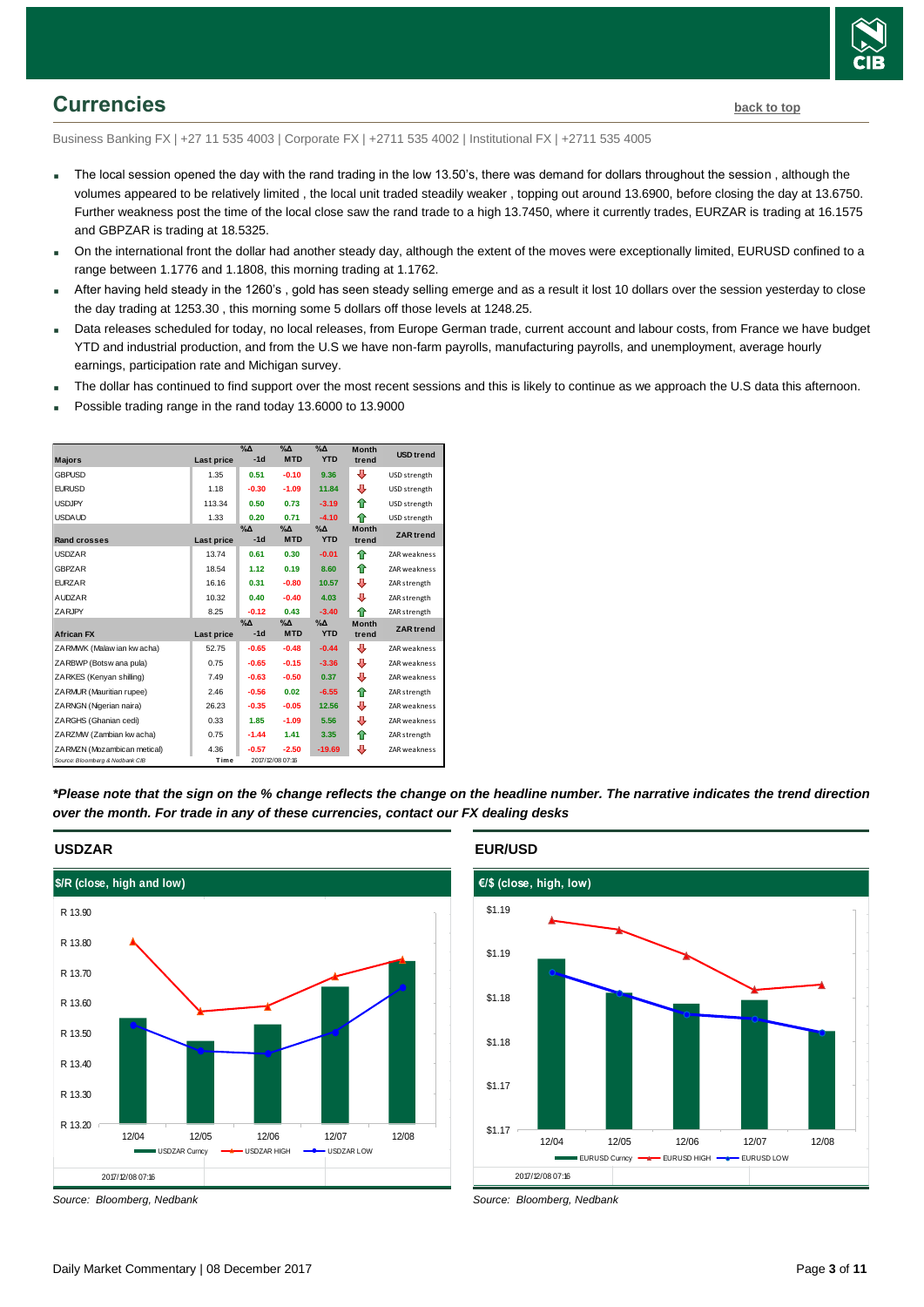

# <span id="page-3-0"></span>**Commodities [back to top](#page-0-0)**

Nedbank CIB Market Commentary | CIBMarketComm@Nedbank.co.za | +27 11 294 1753| +27 11 535 4038

- Oil is heading for a second weekly loss as investors turn their attention to expanding U.S. oil production and gasoline stockpiles after OPEC last month agreed to extend supply cuts. Futures little changed, down 3% for the week.
- Gold is heading for the biggest weekly drop since May as investors anticipate higher U.S. interest rates, and progress on tax reform buoys the dollar. Gold for immediate delivery has slumped 2.5% this week

| Source: Bloomberg |
|-------------------|
|                   |

| <b>Commodities</b>              | Last price | $\%$ $\Delta$<br>$-1d$ | $\%$ $\Delta$<br><b>MTD</b> | $\%$ $\Delta$<br><b>YTD</b> | <b>Month</b><br>trend |
|---------------------------------|------------|------------------------|-----------------------------|-----------------------------|-----------------------|
| Brent near future (\$)          | 62.20      | 0.00                   | $-2.16$                     | 9.47                        | ⊕                     |
| WTI crude (\$)                  | 56.67      | $-0.04$                | $-1.27$                     | 5.49                        | ⊕                     |
| Gold spot (\$)                  | 1 248.61   | $-0.27$                | $-1.82$                     | 8.81                        | ⊕                     |
| Platinum spot (\$)              | 895.69     | 0.18                   | $-4.69$                     | $-0.82$                     | J                     |
| SA w hite maize spot (R)        | 1886.00    | 0.86                   | 0.21                        | $-46.75$                    | ⇑                     |
| Source: Bloomberg & Nedbank CIB | Time       |                        | 2017/12/08 07:16            |                             |                       |

## **SA white maize**



*Source: Bloomberg, Nedbank*

#### **Platinum vs Gold**



*Source: Bloomberg, Nedbank*

#### **Brent Crude vs West Texas Intermediate**



*Source: Bloomberg, Nedbank*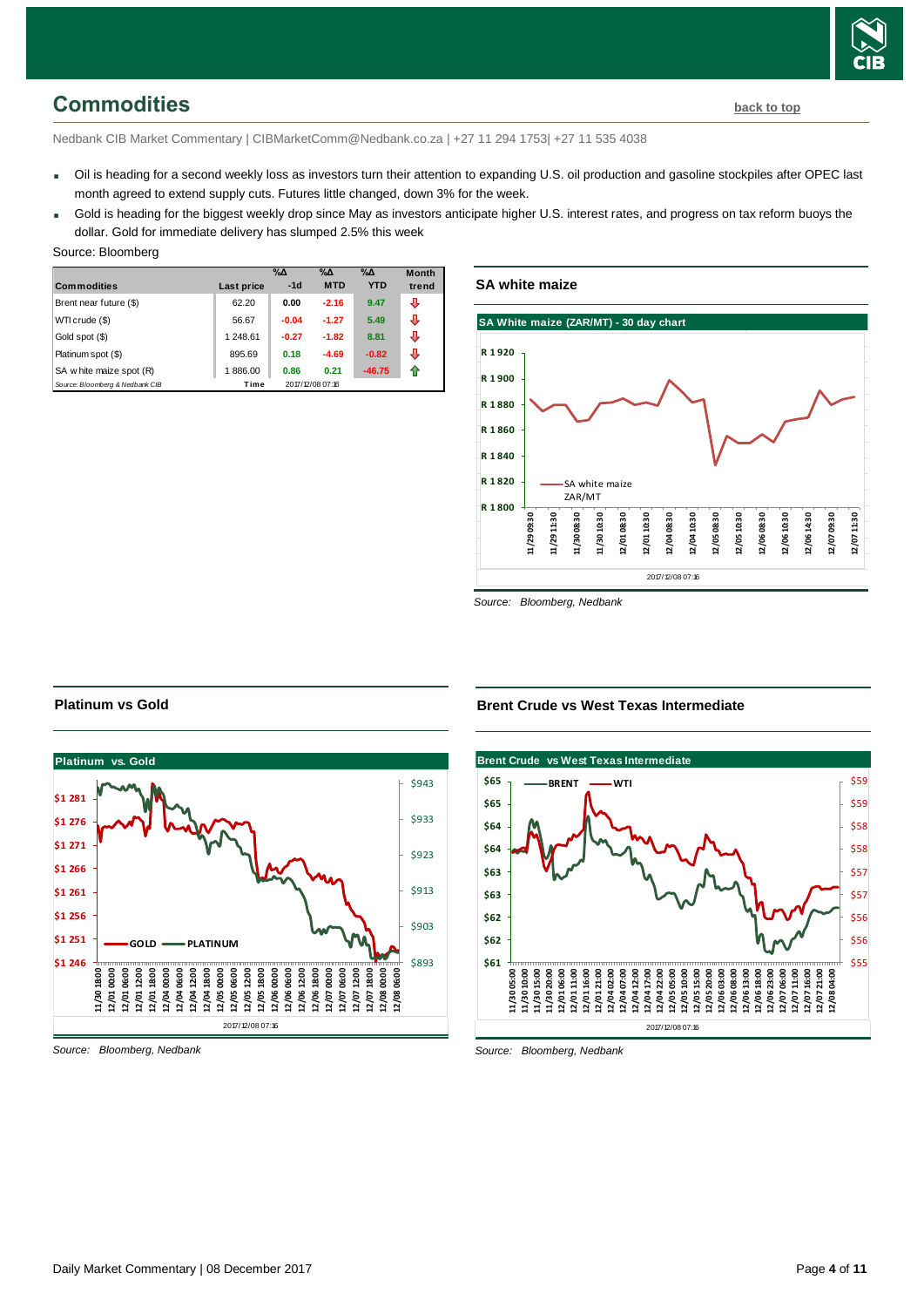

## <span id="page-4-0"></span>**Equities [back to top](#page-0-0)**

Cash equities | +2711 535 4030/31

### **South Africa**

 The JSE ended the day marginally higher, up 016% at 51656.60. The focus was yet again on the Steinhoff Group, with SNH tumbling a further 43.21%, and Starr down another 10.53%. Another big loser was EOH Holdings, which plunged 34.7%. The mining sector, together with Naspers (+2.52%) lent support to the market, with the likes of Exxaro and Kumba Iron Ore adding 3.33% and 5.23% respectively, while Impala was the best performer in the platinum sector adding 4%. The value traded at the close was R27billion and the ZAR was trading at 13.67 vs the dollar.

### **UK/Europe**

 European markets closed mostly higher on Thursday, with the FTSE100 falling to a ten week low, dragged lower by energy and consumer staples after sterling rebounded on Brexit talks continued between Northern Ireland and Britain, opening the possibility of a deal that would allow Brexit talks to continue to the next phase. Ladbrokes Coral added 3% after bookmaker GVC offered 3.9 billion pounds for the company to create a betting giant. Elsewhere in Europe, financial and tech stocks rose, but Steinhoff continued lower, falling 45%. Tech stocks were lifted strong gains from French operator Orange, which rose 2.1% after announcing plans to add customers and to boost profit margins by investing in networks rather than buying foreign rivals. The DAX added 0.36%, the CAC40 rose 0.18% and the FTSE declined 0.37%.

#### **USA**

 US markets closed firmer, buoyed by tech stocks, with the likes of Facebook and Alphabet adding 2.3% and 1.2%, rebounding from recent weakness. General Electric (+0.35) saw modest gains after announcing they were cutting 12000 jobs. Consumer staples underperformed on the S&P, with the likes of Proctor & Gamble, Pepsico and Coca-Cola all losing more the 1%. The Nasdaq rose 0.54% with the S&P500 and Dow adding 0.29%.

#### **Asia**

 Asian markets are trading firmer this morning tracking the firmer close in the US last night. In Japan, real estate and chip related stocks outperformed, with Japan Display surging 12% on news Apple Inc may use LCD for one of its three new smart phones they are planning to release next year. Hong Kong and Chinese stocks rose on better than expected Chinese trade data, with exports and imports accelerating in November, after a slow October. Tencent was up 2.65%. Australian stocks rose with higher overnight oil prices lifting the energy sector, but BHP Billiton and Rio Tinto were trading slightly lower, weighed by a 7.5% falling in Iron Ore prices, amid growing concerns that steel demand will decline as winter kicks in.

| <b>Developed Markets</b>        | Last price | $\%$ $\Delta$<br>$-1d$ | $\%$ $\Delta$<br><b>MTD</b> | $\%$ $\Delta$<br><b>YTD</b> | <b>Month</b><br>trend |
|---------------------------------|------------|------------------------|-----------------------------|-----------------------------|-----------------------|
| Dow Jones                       | 24 211.48  | 0.29                   | $-0.25$                     | 22.51                       | ⊕                     |
| Nasdag                          | 6812.84    | 0.54                   | $-0.89$                     | 26.56                       | ⇩                     |
| S&P 500                         | 2636.98    | 0.29                   | $-0.40$                     | 17.78                       | ⇩                     |
| DJ Eurostoxx 50                 | 3573.13    | 0.32                   | 0.09                        | 8.59                        | ⇑                     |
| <b>DAX</b>                      | 13 045.15  | 0.36                   | 0.16                        | 13.62                       | ⇑                     |
| CAC                             | 5 383.86   | 0.18                   | 0.21                        | 10.73                       | ⇑                     |
| <b>FTSE</b>                     | 7 320.75   | $-0.37$                | $-0.08$                     | 2.49                        | ⇩                     |
| ASX200                          | 5 994.40   | 0.28                   | 0.41                        | 5.80                        | ⇑                     |
| Nikkei 225                      | 22 766.06  | 1.19                   | 0.18                        | 19.10                       | ♠                     |
| <b>MSCI World</b>               | 2 063.58   | 0.26                   | $-0.66$                     | 17.84                       | ⊕                     |
|                                 |            | %Δ                     | %Δ                          | %Δ                          | <b>Month</b>          |
| <b>Emerging Markets</b>         | Last price | $-1d$                  | <b>MTD</b>                  | <b>YTD</b>                  | trend                 |
| Hang Seng                       | 28 550.41  | 0.87                   | $-2.15$                     | 29.77                       | ⊕                     |
| Shanghai                        | 3 278.84   | 0.21                   | $-1.16$                     | 5.64                        | ⊕                     |
| Brazil Bovespa                  | 72 487.45  | $-1.07$                | 0.72                        | 20.36                       | ⇑                     |
| India - NSE                     | 33 172.66  | 0.68                   | 0.07                        | 24.59                       | ♠                     |
| Russia Micex                    | 2 103.15   | $-0.99$                | 0.12                        | $-5.80$                     | 合                     |
| <b>MSCI</b> Emerging            | 1 100.54   | $-0.06$                | $-1.81$                     | 27.63                       | ⊕                     |
|                                 |            | $\% \Delta$            | %Δ                          | %Δ                          | <b>Month</b>          |
| <b>SA Indices</b>               | Last price | $-1d$                  | <b>MTD</b>                  | <b>YTD</b>                  | trend                 |
| <b>JSE All Share</b>            | 58 013.18  | 0.01                   | $-2.94$                     | 14.53                       | ⊕                     |
| Top 40                          | 51 656.57  | 0.16                   | $-3.03$                     | 17.66                       | ⊕                     |
| Resi 10                         | 35 469.05  | 0.93                   | $-3.31$                     | 10.46                       | ⇩                     |
| Indi 25                         | 79 580.27  | 0.14                   | $-4.19$                     | 23.80                       | ⊕                     |
| Fini 15                         | 16 394.21  | $-0.71$                | 0.56                        | 8.73                        | ⇑                     |
| Source: Bloomberg & Nedbank CIB | Time       |                        | 2017/12/08 07:16            |                             |                       |

#### **Short-term performance of SA equity indices**



<span id="page-4-1"></span>*Source: Bloomberg, Nedbank*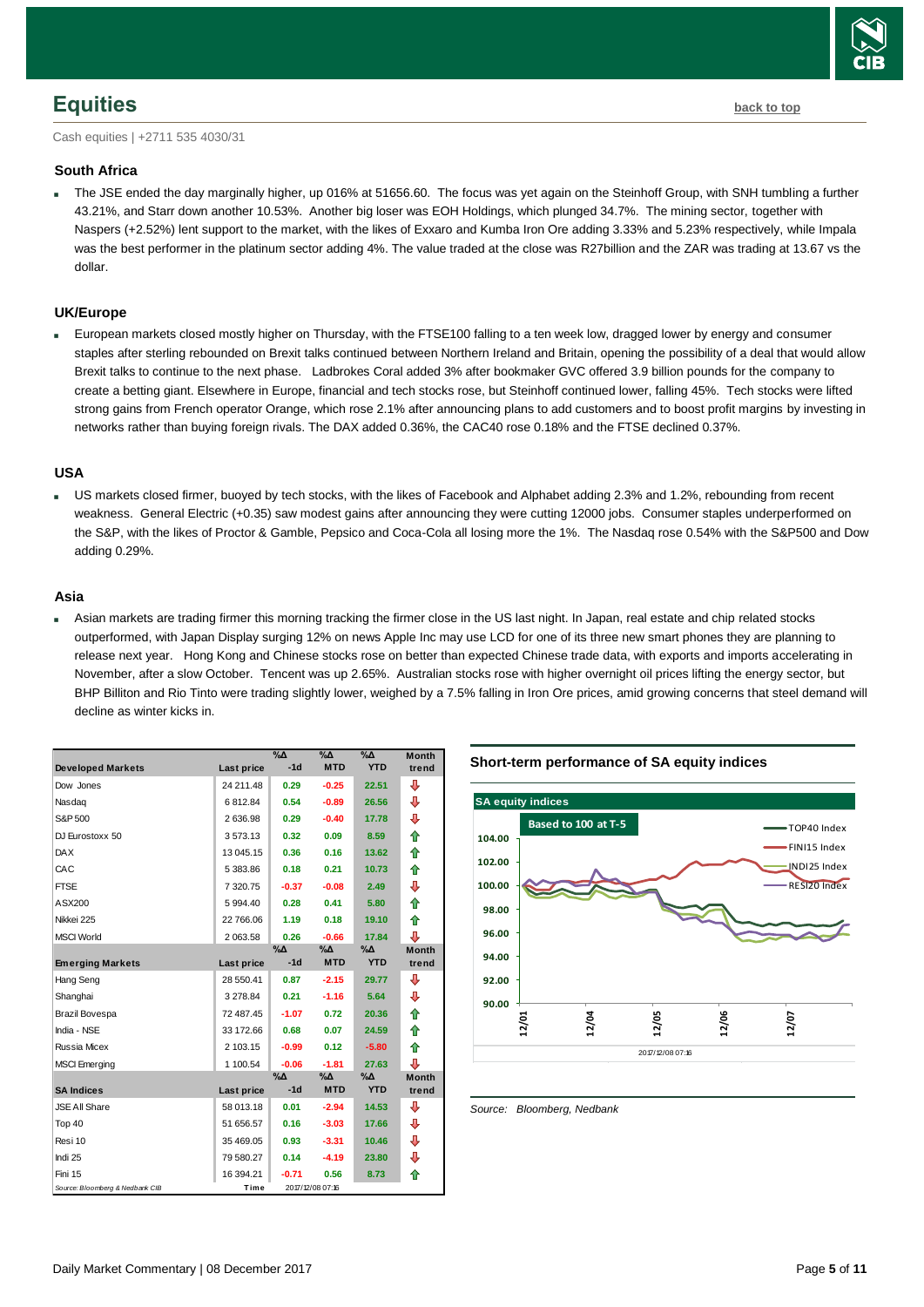# <span id="page-5-0"></span>**Last day to trade back to the contract of the contract of the contract of the contract of the contract of the contract of the contract of the contract of the contract of the contract of the contract of the contract of t**

Susan Correia [| Scorreia@Nedbankcapital.co.za](mailto:Scorreia@Nedbankcapital.co.za) | +27 11 295 8227

| Share code  | Share name                         | Dividend / interest rate       |
|-------------|------------------------------------|--------------------------------|
| 12 Dec 2017 |                                    |                                |
| <b>ASCN</b> | Acendis Health Ltd NPI's           | Take up @ 2000cps              |
| AWA         | Arrowhead Properties Ltd           | dividend @ 22.23cps            |
| <b>BWN</b>  | <b>Balwin Properties Ltd</b>       | dividend @ 10cps               |
| <b>CMH</b>  | <b>Combined Motor Holdings Ltd</b> | dividend @ 61cps               |
| <b>GRP</b>  | Greenbay Properties Ltd            | DRIP 1.55365:100 or 3.83753cps |
| <b>HCI</b>  | Hoshen Cons Inv Ltd                | dividend @ 50cps               |
| <b>HPB</b>  | Hospitality Prop Fund B            | dividend @ 27.094910cps        |
| <b>IPF</b>  | <b>Investec Property Fund Ltd</b>  | dividend $@68.372630cps$       |
| IVT.        | Invicta Holdings Ltd               | dividend @ 68.64cps            |
| <b>NVE</b>  | <b>Nvest Financial Hidgs Ltd</b>   | dividend @ 5cps                |
| <b>SRE</b>  | Sirius Real Estate Ltd             | DRIP 1: 46.13544 or 25.411cps  |
| TMT         | <b>Trematon Capital Ltd</b>        | dividend @ 5cps                |
| <b>TSH</b>  | Tsogo Sun Holdings Ltd             | dividend @ 32cps               |
| <b>VKE</b>  | Vukile Property Fund Ltd           | dividend @ 72.6535cps          |
| WSL         | Wescoal Holdings Ltd               | dividend $@3.111730$ cps       |

*Source: JSE*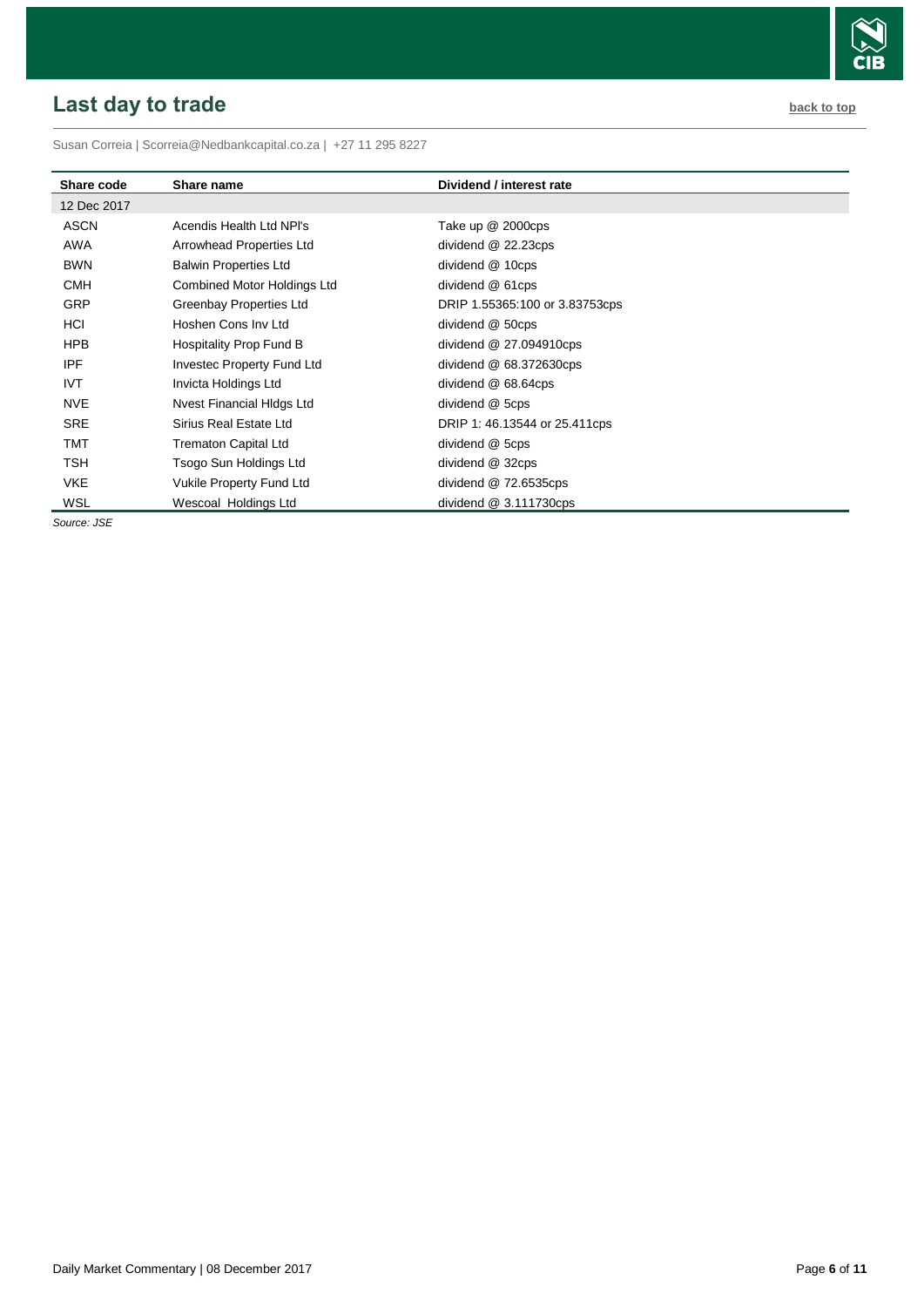# **JSE performance [back to top](#page-0-0) back to top**

Nedbank CIB Market Commentary | CIBMarketComm@Nedbank.co.za | +27 11 294 1753

|                                         |                   | $\%$ $\Delta$     | $\%$ $\Delta$    | $\% \Delta$ | <b>Month</b> |
|-----------------------------------------|-------------------|-------------------|------------------|-------------|--------------|
| <b>Top40 constituents</b>               | <b>Last price</b> | $-1d$             | <b>MTD</b>       | <b>YTD</b>  | trend        |
| AGL: Anglo American Plc                 | 247.60            | 1.06              | $-2.06$          | 26.91       | ┺            |
| ANG: Anglogold Ashanti Ltd              | 124.86            | $-0.93$           | $-12.56$         | $-18.17$    | ⊕            |
| APN: Aspen Pharmacare Holdings Lt       | 283.38            | $-2.18$           | $-7.24$          | $-0.07$     | ⊕            |
| <b>BGA: Barclays Africa Group Ltd</b>   | 159.50            | $-0.67$           | 1.09             | $-5.45$     | ⇑            |
| BID: Bid Corp Ltd                       | 305.13            | $-0.03$           | 3.42             | 24.47       | ⇑            |
| BIL: Bhp Billiton Plc                   | 244.59            | 0.95              | $-1.16$          | 11.85       | ⇩            |
| BTI: British American Tobacco Plc       | 910.18            | $-0.53$           | 3.90             | 16.90       | t            |
| <b>BVT: Bidvest Group Ltd</b>           | 197.00            | 0.46              | 2.95             | 8.69        | ⇑            |
| CFR : Financiere Richemont-Dep Rec      | 119.23            | 0.91              | 1.89             | 31.40       | ⇑            |
| CPI: Capitec Bank Holdings Ltd          | 949.75            | $-2.79$           | $-3.56$          | 36.65       | ⇩            |
| DSY: Discovery Ltd                      | 159.85            | $-2.11$           | $-2.95$          | 39.61       | ⇩            |
| FFA: Fortress Reit Ltd-A                | 17.43             | $-1.30$           | 1.04             | 5.19        | ⇑            |
| FFB: Fortress Reit Ltd-B                | 41.30             | $-2.82$           | $-2.02$          | 27.75       | ⊕            |
| FSR: Firstrand Ltd                      | 57.37             | $-0.43$           | 1.81             | 7.90        | ⇮            |
| GFI: Gold Fields Ltd                    | 51.31             | 2.07              | $-11.82$         | 17.71       | ⊕            |
| <b>GRT: Grow thpoint Properties Ltd</b> | 25.45             | $-1.74$           | 1.80             | $-1.70$     | ⇑            |
| INL: Investec Ltd                       | 88.20             | $-0.34$           | $-7.20$          | $-2.81$     | ⇩            |
| <b>INP: Investec Plc</b>                | 88.30             | $-0.23$           | $-6.86$          | $-2.70$     | ⇩            |
| <b>ITU:</b> Intu Properties Plc         | 42.25             | 1.22              | 17.98            | $-10.07$    | t            |
| LHC: Life Healthcare Group Holdin       | 26.23             | $-2.16$           | 0.46             | $-13.52$    | ⇑            |
| MEI: Mediclinic International Plc       | 108.72            | 4.04              | 7.58             | $-16.37$    | ⇑            |
| MND: Mondi Ltd                          | 309.90            | 0.78              | $-4.67$          | 10.68       | ⇩            |
| MNP: Mondi Plc                          | 312.28            | 1.06              | $-4.01$          | 12.04       | ⊕            |
| MRP: Mr Price Group Ltd                 | 214.79            | $-2.37$           | 3.26             | 34.62       | ⇑            |
| MTN: Mtn Group Ltd                      | 128.33            | $-1.47$           | $-0.73$          | 1.71        | ⊕            |
| NED: Nedbank Group Ltd                  | 227.00            | $-0.93$           | $-1.86$          | $-4.67$     | ⊕            |
| NPN: Naspers Ltd-N Shs                  | 3 532.02          | 2.52 <sub>2</sub> | $-4.22$          | 75.49       | ⇩            |
| NRP: Nepi Rockcastle Plc                | 209.50            | $-3.01$           | $-1.81$          |             | ⇩            |
| NTC: Netcare Ltd                        | 22.60             | 0.00              | 0.44             | $-29.02$    |              |
| OML: Old Mutual Plc                     | 36.37             | 0.47              | 0.00             | 5.60        | ⇨            |
| RDF: Redefine Properties Ltd            | 10.10             | -1.66             | $-0.20$          | $-9.74$     | ⇩            |
| REM: Remgro Ltd                         | 214.25            | $-0.35$           | 0.12             | $-3.95$     | ⇑            |
| RMH: Rmb Holdings Ltd                   | 67.34             | $-0.97$           | 0.63             | 1.42        | €            |
| RNI: Reinet Investments Sca             | 289.04            | 1.77              | $-0.33$          |             | ⇩            |
| SAP: Sappi Limited                      | 96.28             | 1.27              | $-1.04$          | 7.04        | ⊕            |
| SBK: Standard Bank Group Ltd            | 179.44            | $-1.29$           | 3.72             | 18.25       | ⇑            |
| SHP: Shoprite Holdings Ltd              | 217.38            | $-2.57$           | -4.60            | 26.78       | ⇩            |
| SLM: Sanlam Ltd                         | 81.81             | 1.48              | 4.54             | 30.06       | ⇑            |
| SNH: Steinhoff International H Nv       | 10.00             | -43.21            | $-82.23$         | $-85.97$    | ⇩            |
| SOL: Sasol Ltd                          | 417.73            | 0.31              | $-2.85$          | 4.72        | ⇩            |
| TBS: Tiger Brands Ltd                   | 428.00            | 0.32              | 2.52             | 7.58        | €            |
| VOD: Vodacom Group Ltd                  | 141.11            | $-2.52$           | $-2.72$          | $-7.41$     | ⇩            |
| WHL: Woolw orths Holdings Ltd           | 58.27             | $-3.35$           | 0.47             | $-17.95$    | ⇑            |
| Source: Bloomberg & Nedbank CIB         | Time              |                   | 2017/12/08 07:16 |             |              |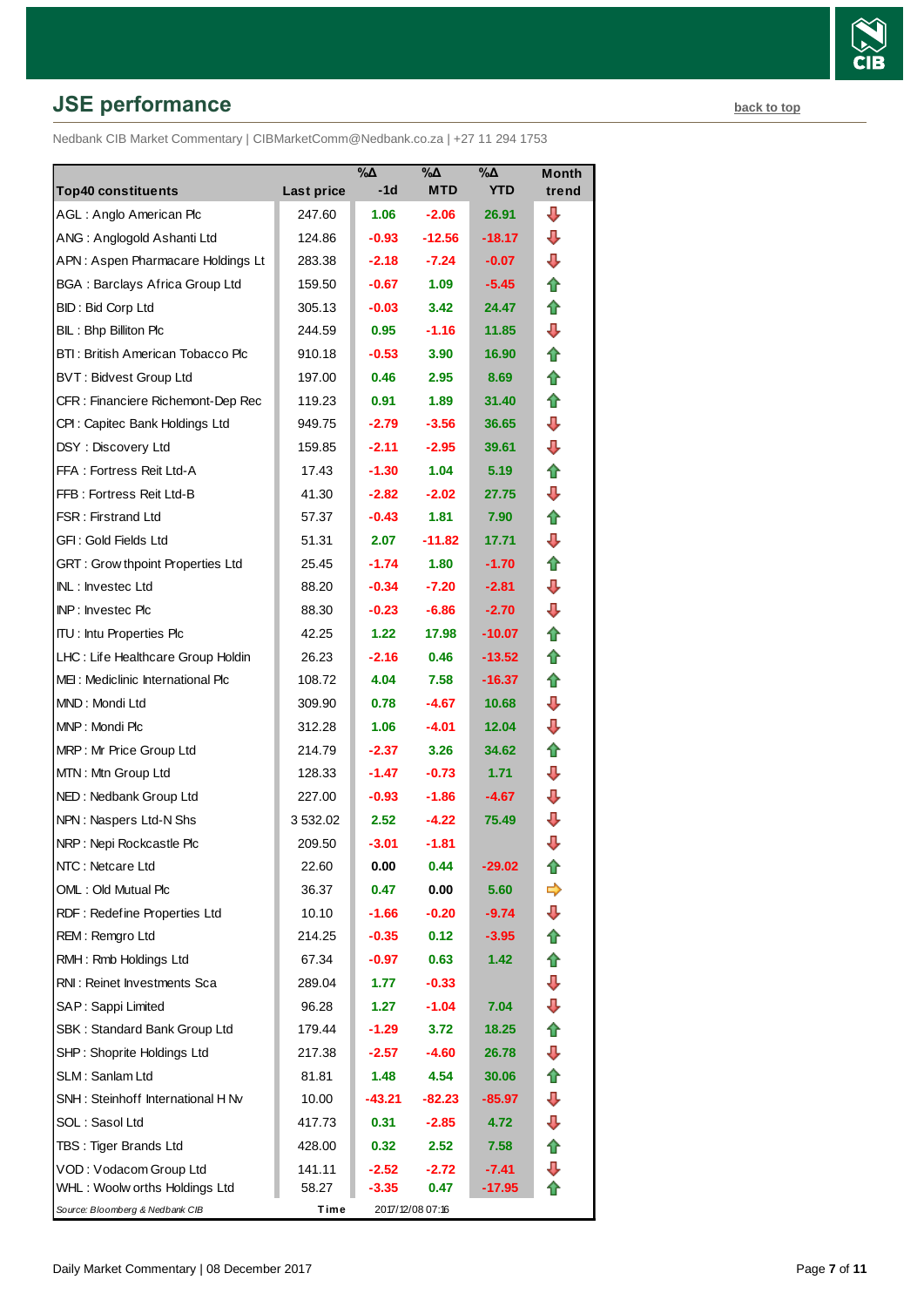

# <span id="page-7-0"></span>**Economics [back to top](#page-0-0)**

Nedbank CIB Market Commentary | CIBMarketComm@Nedbank.co.za | +27 11 294 1753

#### **Japan**

- Japanese GDP growth eased to 0.6%  $q/q$  in Q3, from 0.7% previously, beating consensus of 0.4%. Domestic demand slowed sharply over the quarter, residential investment contracted, capital investment slowed, along with fixed capital formation and most other subcomponents in the GDP basket.
- Nonetheless, the Japanese economy has achieved seven consecutive quarters of growth and was stronger than the preliminary forecast. Growth is being underpinned by positive global growth and demand for Japanese exports. However, most concerning is that local demand is extremely week, and this has affected investment recently.
- The Japanese current account surplus widened to¥2.44 trillion in October, from ¥1.8 trillion previously, better than forecasts of ¥1.9 trillion. The trade surplus (seasonally adjusted) rose, prompted by better exports. The main driver of the better current account balance was primary incomes, as the surplus rose sharply over the month.

#### **Synopsis: The BOJ is unlikely to undertake explicit monetary tightening just yet, as inflation remains below the 2% target, despite rising marginally recently.**

#### **China**

- The Chinese trade surplus widened marginally in November, to \$40.2 billion, from \$38 billion previously, better than consensus of \$35 billion.
- The surplus was driven by a surge in export growth, while import growth remained almost unchanged. Exports were driven by coal, crude oil, refined products – there was an uptick almost across the board.

**Synopsis: Given China's strategy of diversifying away from a trade-oriented growth model, we are likely to see import growth slowing over the medium term. This may aid the trade surplus further.**

#### **SA**

- SA mining production growth surged to 5.2% y/y in October, from a 0.3% contraction previously, better than consensus of 3%. Even the monthly performance was positive, at 3.4% m/m growth, from -6.8% previously.
- Key positive drivers of production were iron ore, coal and non-metallic minerals, which contributed +4.7% towards the headline. Production of the following minerals contracted in October: gold and diamonds, nickel and other metallic minerals.

**Synopsis: Mining production activity therefore had a very positive start to the fourth quarter, despite commodity prices easing recently. Strong global demand may be the reason for significantly higher sales growth in recent months. If this pace is kept up, the mining industry may again make a positive contribution towards GDP growth in Q4. What could derail this recovery is any further decline in commodity prices, local confidence levels, further political uncertainty, or a slowdown in global demand.** 



**Mining output positive, despite recent decline in commodity prices**

*Source: Bloomberg, Nedbank*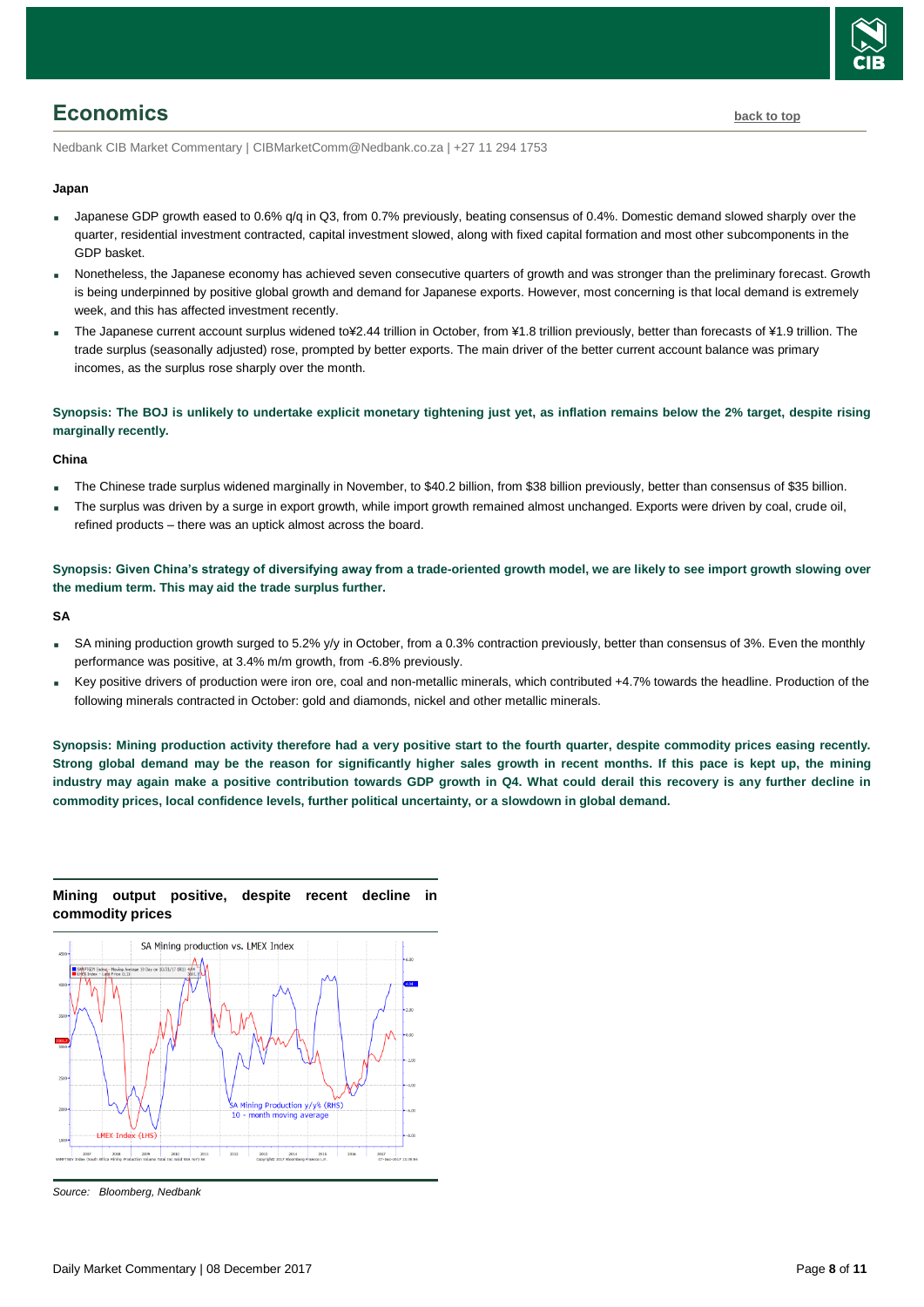

# <span id="page-8-0"></span>**Economic calendar [back to top](#page-0-0) back to top**

Nedbank CIB Market Commentary | CIBMarketComm@Nedbank.co.za | +27 11 294 1753

|             | <b>Country Event</b> |                                      | Period           | Survey                   | Actual           | Prior            | Revised          |
|-------------|----------------------|--------------------------------------|------------------|--------------------------|------------------|------------------|------------------|
| 07-December |                      |                                      |                  |                          |                  |                  |                  |
| 07:00 AM    | JN                   | Leading Index CI                     | OCT P            | 106.1                    | 106.1            | 106.4            |                  |
| 08:00 AM    | <b>SA</b>            | <b>Gross Reserves</b>                | <b>NOV</b>       | <b>USD 49.2b</b>         | <b>USD 50.3b</b> | <b>USD 48.9b</b> |                  |
| 08:00 AM    | SA                   | <b>Net Reserves</b>                  | <b>NOV</b>       | <b>USD 42.7b</b>         | <b>USD 42.7b</b> | <b>USD 42.5b</b> |                  |
| 09:00 AM    | GE                   | <b>Industrial Production WDA YoY</b> | OCT              | 4.30%                    | 2.70%            | 3.60%            | 4.10%            |
| 09:54 AM    | CH                   | Foreign Reserves                     | <b>NOV</b>       | <b>USD 3124b</b>         | <b>USD 3119b</b> | <b>USD 3109b</b> |                  |
| 11:30 AM    | <b>SA</b>            | Mining Production YoY                | <b>OCT</b>       | 3.00%                    | 5.17%            | $-0.90%$         | $-0.30%$         |
| 11:30 AM    | <b>SA</b>            | <b>Gold Production YoY</b>           | <b>OCT</b>       |                          | $-0.91%$         | 2.30%            | 2.20%            |
| 11:30 AM    | SA                   | <b>Platinum Production YoY</b>       | <b>OCT</b>       | $\overline{\phantom{a}}$ | 2.70%            | $-8.30%$         | $-7.90%$         |
| 12:00 PM    | EC                   | GDP SA QoQ                           | 3QF              | 0.60%                    | 0.60%            | 0.60%            |                  |
| 12:00 PM    | EC                   | GDP SA YoY                           | 3QF              | 2.50%                    | 2.60%            | 2.60%            |                  |
| 03:30 PM    | US                   | <b>Initial Jobless Claims</b>        | <b>NOV 25</b>    | 240k                     | 236k             | 238k             |                  |
| 03:30 PM    | US                   | <b>Continuing Claims</b>             | <b>NOV 18</b>    | 1919k                    | 1908k            | 1957k            |                  |
| 10:00 PM    | US                   | Consumer Credit                      | OCT              | <b>USD 17.0b</b>         | <b>USD 20.5b</b> | <b>USD 20.8b</b> | <b>USD 19.2b</b> |
| 08-December |                      |                                      |                  |                          |                  |                  |                  |
| 01:50 AM    | JN                   | GDP SA QoQ                           | 3Q F             | 0.40%                    | 0.60%            | 0.30%            |                  |
| 01:50 AM    | JN                   | GDP Annualized SA QoQ                | 3Q F             | 1.50%                    | 2.50%            | 1.40%            |                  |
| 01:50 AM    | JN                   | <b>BoP Current Account Adjusted</b>  | OCT              | JPY 1933b                | JPY 2442b        | JPY 1835b        |                  |
| 01:50 AM    | JN                   | Trade Balance BoP Basis              | <b>OCT</b>       | JPY 418b                 | JPY 430b         | JPY 852b         |                  |
| 05:12 AM    | CН                   | Exports YoY CNY                      | <b>NOV</b>       | 2.00%                    | 10.30%           | 6.10%            | 6.00%            |
| 05:12 AM    | CH                   | Imports YoY CNY                      | <b>NOV</b>       | 12.50%                   | 15.60%           | 15.90%           |                  |
| 05:12 AM    | CН                   | <b>Trade Balance CNY</b>             | <b>NOV</b>       | CNY 240.8b               | CNY 263.6b       | CNY 254.5b       | CNY 253.7b       |
| 05:35 AM    | CН                   | Exports YoY                          | <b>NOV</b>       | 5.3%                     | 12.3%            | 6.9%             | 6.8%             |
| 05:35 AM    | CH                   | Imports YoY                          | <b>NOV</b>       | 13.00%                   | 17.70%           | 17.20%           |                  |
| 05:35 AM    | CН                   | <b>Trade Balance</b>                 | <b>NOV</b>       | <b>USD 35.0b</b>         | <b>USD 40.2b</b> | <b>USD 38.2b</b> | <b>USD 38.1b</b> |
| 09:00 AM    | GE                   | <b>Current Account Balance</b>       | OCT              | <b>EUR 20.0b</b>         | $\blacksquare$   | <b>EUR 25.4b</b> |                  |
| 09:00 AM    | GE                   | Exports SA MoM                       | ОСТ              | 1.00%                    | $\blacksquare$   | $-0.40%$         |                  |
| 09:00 AM    | GE                   | Imports SA MoM                       | OCT              | 1.00%                    |                  | $-1.00%$         |                  |
| 09:00 AM    | <b>GE</b>            | <b>Trade Balance</b>                 | OCT              | EUR 21.9b                |                  | EUR 24.1b        |                  |
| 11:30 AM    | UK                   | <b>Industrial Production YoY</b>     | OCT              | 3.50%                    |                  | 2.50%            |                  |
| 11:30 AM    | UK                   | Manufacturing Production YoY         | OCT              | 3.80%                    |                  | 2.70%            |                  |
| 11:30 AM    | UK                   | <b>Trade Balance</b>                 | OCT              | GBP-3000m                |                  | - GBP-2754m      |                  |
| 03:00 PM    | UK                   | <b>NIESR GDP Estimate</b>            | <b>NOV</b>       | 0.40%                    |                  | 0.50%            |                  |
| 03:30 PM    | US                   | Average Hourly Earnings YoY          | <b>NOV</b>       | 2.7%                     |                  | 2.4%             |                  |
| 03:30 PM    | US                   | Change in Nonfarm Payrolls           | <b>NOV</b>       | 195k                     |                  | 261k             |                  |
| 03:30 PM    | US                   | Labor Force Participation Rate       | <b>NOV</b>       |                          |                  | 62.7%            |                  |
| 03:30 PM    | US                   | Unemployment Rate                    | <b>NOV</b>       | 4.1%                     |                  | 4.1%             |                  |
| 05:00 PM    | US                   | Wholesale Inventories MoM            | OCT <sub>F</sub> | $-0.40%$                 |                  | -0.40%           |                  |
| 05:00 PM    | US                   | U. of Mich. Sentiment                | DEC <sub>P</sub> | 99.0                     |                  | 98.5             |                  |
| 05:00 PM    | US                   | Wholesale Trade Sales MoM            | OCT              | 0.25%                    |                  | 1.30%            |                  |
| 11-December |                      |                                      |                  |                          |                  |                  |                  |
| 01:50 AM    | JN                   | Money Stock M3 YoY                   | <b>NOV</b>       | 3.50%                    |                  | 3.50%            |                  |
| 05:00 PM    | <b>US</b>            | <b>JOLTS Job Openings</b>            | OCT              |                          |                  | 6093             |                  |
|             |                      |                                      |                  |                          |                  |                  |                  |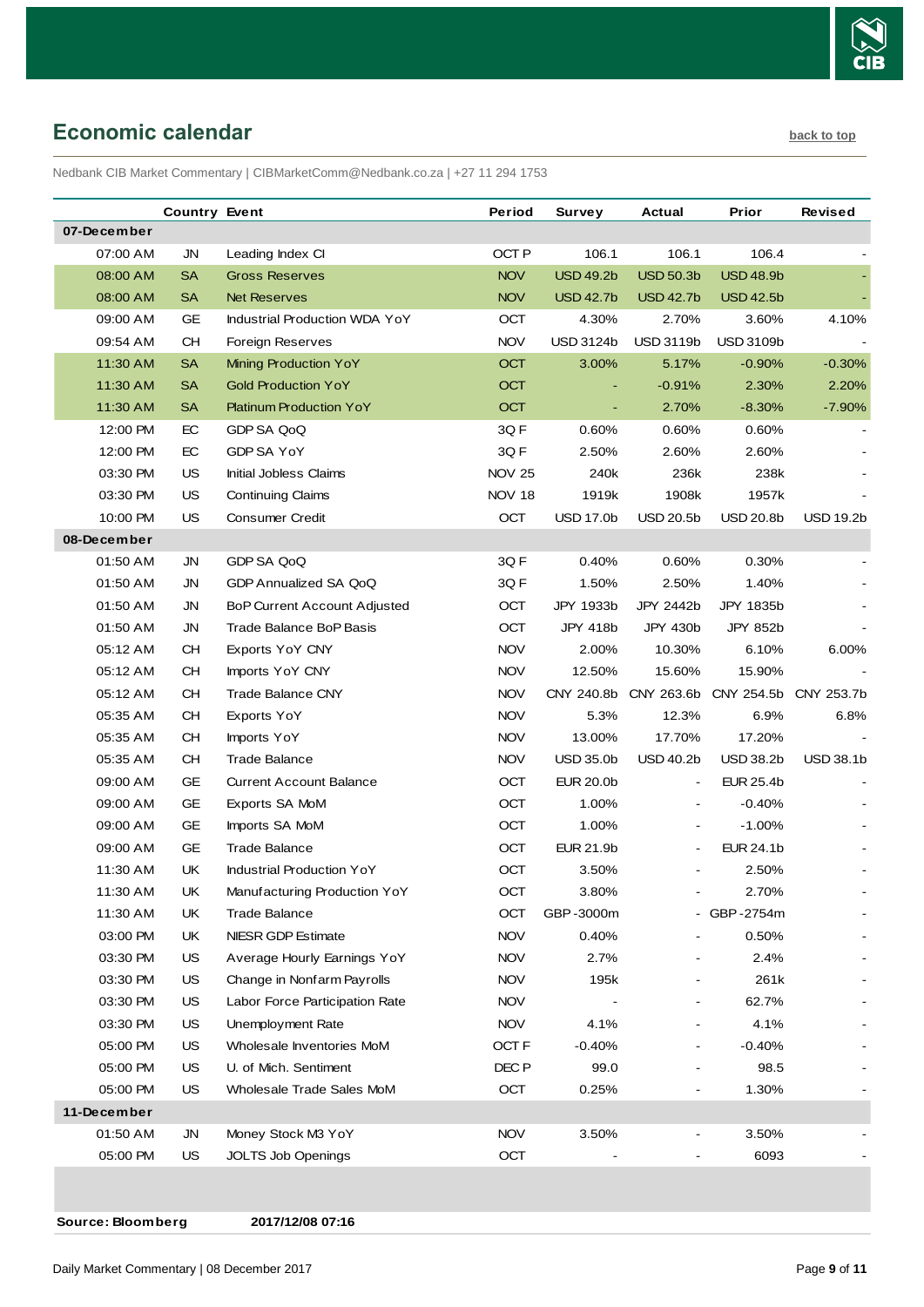

# <span id="page-9-0"></span>**Contacts**

**Treasury: Economic Analyst Reezwana Sumad** (011) 294 1753

**ALM Portfolio Management** (011) 535 4042

**Equities Sales and Distribution** (011) 535 4030/31

**Forex Institutional Sales Desk** (011) 535 4005

**Interest Rate Swaps & FRA's Trading** (011) 535 4004

**Money Market Institutional Sales Desk** (011) 535 4008

**Bond Trading** (011) 535 4021

**Forex Business Banking Sales Desk** (011) 535 4003

**Forex Retail Sales Desk** (011) 535 4020

**Money Market Business Banking Sales Desk** (011) 535 4006

**Non Soft & Soft Commodities Trading** (011) 535 4038

**Credit Derivatives**  (011) 535 4047

**Forex Corporate Sales Desk** JHB (011) 535 4002; DBN (031) 327 3000; CTN (021) 413 9300

**Inflation Trading** (011) 535 4026

**Money Market Corporate Sales Desk** JHB (011) 535 4007; DBN (031) 327 3000; CTN (021) 413 9300

**Preference shares desk** (011) 535 4072